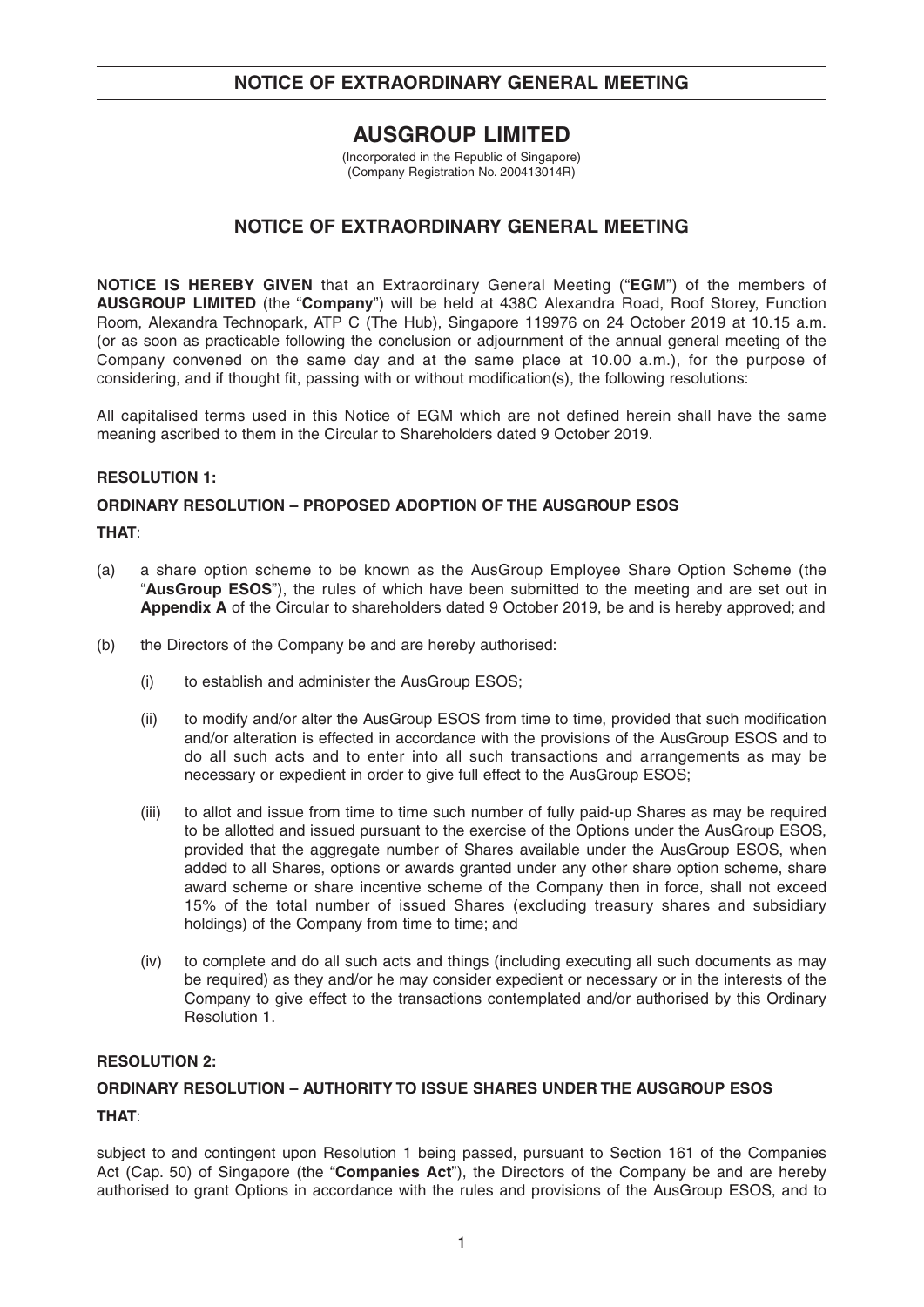allot and issue from time to time such number of fully paid-up Shares as may be required to be allotted and issued pursuant to the exercise of the Options under the AusGroup ESOS, provided that the aggregate number of Shares available under the AusGroup ESOS, when added to all Shares, options or awards granted under any other share option scheme, share award scheme or share incentive scheme of the Company then in force, shall not exceed 15% of the total number of issued Shares (excluding treasury shares and subsidiary holdings) of the Company from time to time and that such authority shall, unless revoked or varied by the Company in a general meeting, continue in force until the conclusion of the next AGM of the Company or the date by which the next AGM of the Company is required by law to be held, whichever is earlier.

## **RESOLUTION 3:**

## **ORDINARY RESOLUTION – PROPOSED GRANT OF OPTIONS UNDER AUSGROUP ESOS AT A DISCOUNT**

## **THAT**:

subject to and contingent upon Resolution 1 being passed, approval be and is hereby given for the offer and grant of Options in accordance with the rules of the AusGroup ESOS with exercise prices set at a discount not exceeding 20% to the Market Price, as determined by the Option Committee authorised and appointed to administer the AusGroup ESOS, provided that such discount does not exceed the relevant limits as may be set by the SGX-ST from time to time.

## **RESOLUTION 4:**

## **ORDINARY RESOLUTION – PROPOSED ADOPTION OF THE AUSGROUP PSP**

## **THAT**:

- (a) a share plan to be known as the AusGroup Performance Share Plan (the "**AusGroup PSP**"), the rules of which have been submitted to the meeting and are set out in **Appendix B** of the Circular, be and is hereby approved; and
- (b) the Directors of the Company be and are hereby authorised:
	- (i) to establish and administer the AusGroup PSP;
	- (ii) to modify and/or alter the AusGroup PSP from time to time, provided that such modification and/or alteration is effected in accordance with the provisions of the AusGroup PSP and to do all such acts and to enter into all such transactions and arrangements as may be necessary or expedient in order to give full effect to the AusGroup PSP;
	- (iii) pursuant to Section 161 of the Companies Act, the Directors of the Company be and are hereby authorised to grant Awards in accordance with the rules and provisions of the AusGroup PSP, and to allot and issue from time to time such number of fully paid-up Shares as may be required to be allotted and issued pursuant to the vesting of Awards under the AusGroup PSP, provided that the aggregate number of Shares available under the AusGroup PSP, when added to all Shares, options or awards granted under any other share option scheme, share award scheme or share incentive scheme of the Company then in force, shall not exceed 15% of the total number of issued Shares (excluding treasury shares and subsidiary holdings) of the Company from time to time; and
	- (iv) to complete and do all such acts and things (including executing all such documents as may be required) as they and/or he may consider expedient or necessary or in the interests of the Company to give effect to the transactions contemplated and/or authorised by this Ordinary Resolution 4.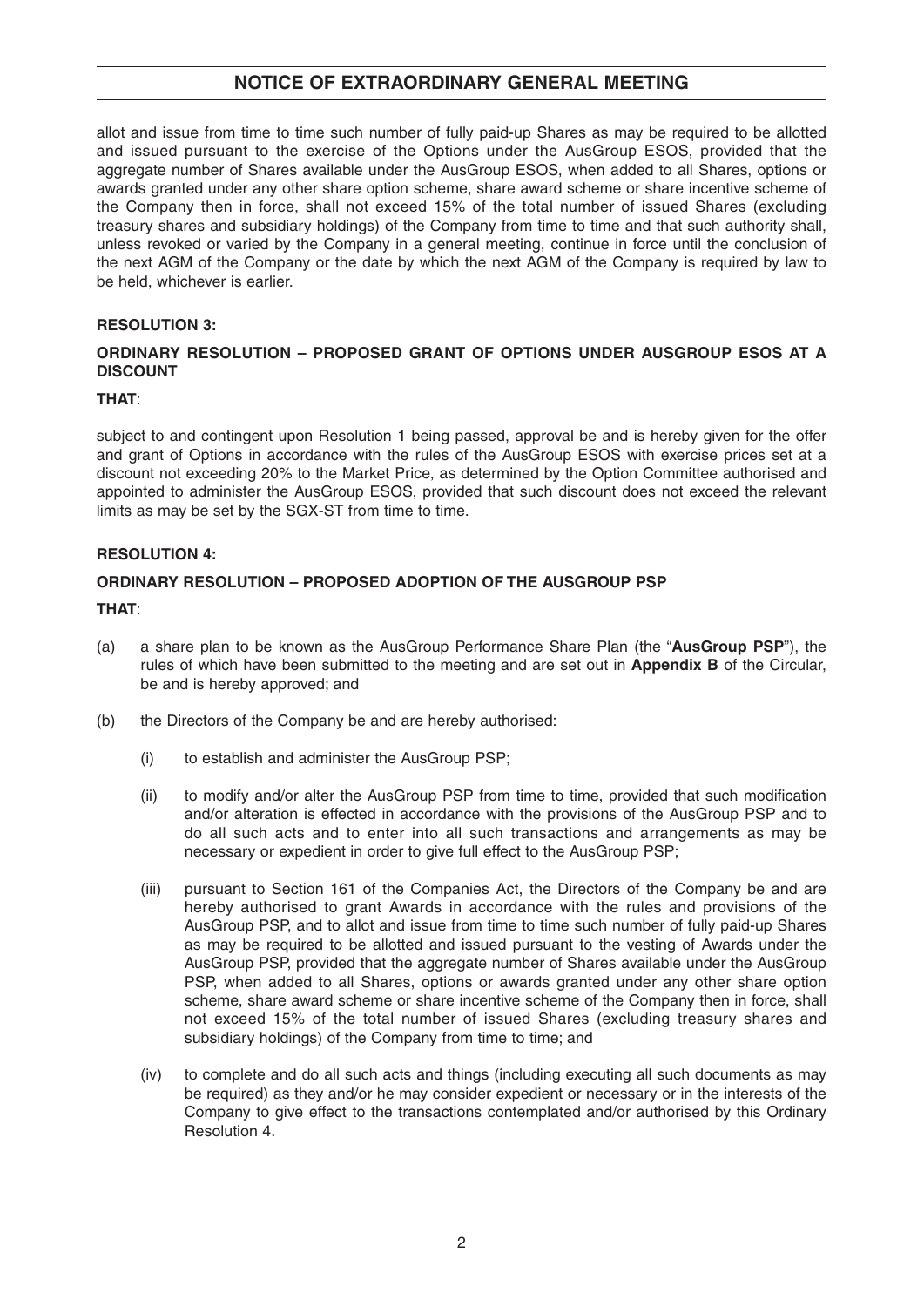## **RESOLUTION 5:**

# **ORDINARY RESOLUTION – AUTHORITY TO ISSUE SHARES UNDER THE AUSGROUP PSP**

## **THAT**:

subject to and contingent upon Resolution 4 being passed, pursuant to Section 161 of the Companies Act, the Directors of the Company be and are hereby authorised to grant Awards in accordance with the rules and provisions of the AusGroup PSP, and to allot and issue from time to time such number of fully paid-up Shares as may be required to be allotted and issued pursuant to the vesting of Awards under the AusGroup PSP, provided that the aggregate number of Shares available under the AusGroup PSP, when added to all Shares, options or awards granted under any other share option scheme, share award scheme or share incentive scheme of the Company then in force, shall not exceed 15% of the total number of issued Shares (excluding treasury shares and subsidiary holdings) of the Company from time to time and that such authority shall, unless revoked or varied by the Company in a general meeting, continue in force until the conclusion of the next AGM of the Company or the date by which the next AGM of the Company is required by law to be held, whichever is earlier.

BY ORDER OF THE BOARD

Wu Yu Liang Board Chairman

9 October 2019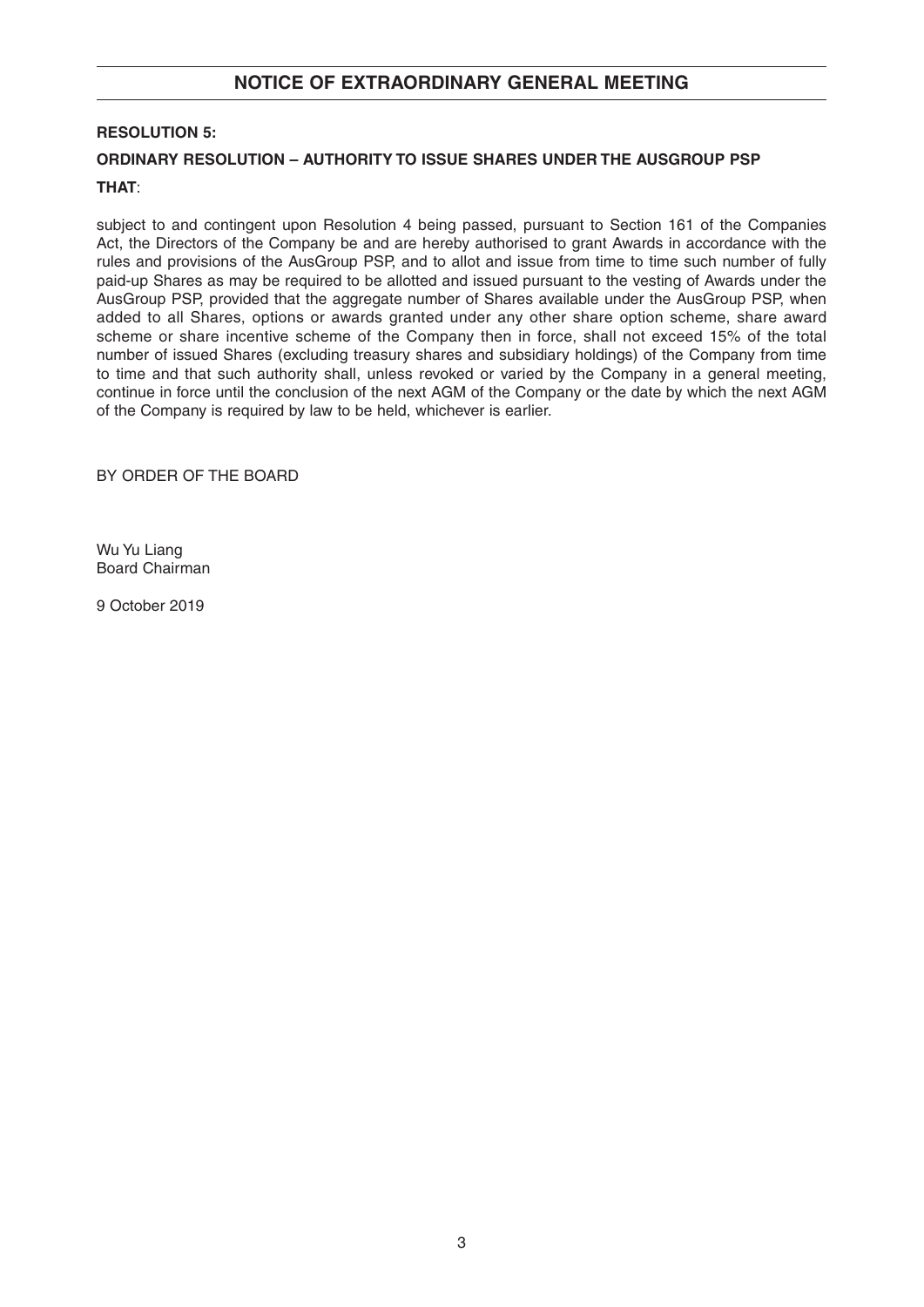### **Explanatory Notes:**

- 1. Ordinary Resolution 2 above, if passed, will empower the Directors of the Company, from the date of this meeting until the next AGM of the Company, or the date by which the next AGM of the Company is required by law to be held or such authority is varied or revoked by the Company in a general meeting, whichever is the earlier, to issue shares in the Company pursuant to the exercise of options granted or to be granted under the AusGroup ESOS, provided always that the aggregate number of ordinary shares which may be issued pursuant to the AusGroup ESOS and any other share based schemes shall not exceed 15% of the total number of issued shares of the Company excluding treasury shares and subsidiary holdings from time to time.
- 2. Ordinary Resolution 5 above, if passed, will empower the Directors of the Company, from the date of this meeting until the next AGM of the Company, or the date by which the next AGM of the Company is required by law to be held or such authority is varied or revoked by the Company in a general meeting, whichever is the earlier, to issue shares in the Company pursuant to the vesting of awards granted or to be granted under the AusGroup PSP, provided always that the aggregate number of shares to be issued in respect of the AusGroup PSP and any other share based schemes shall not exceed 15% of the total number of issued shares of the Company (excluding treasury shares and subsidiary holdings) from time to time.

### **Notes:**

- 1. A member of the Company who is not a relevant intermediary is entitled to appoint not more than two proxies to attend, speak and vote at the EGM in his stead.
- 2. Pursuant to Section 181 of the Companies Act, any member who is a relevant intermediary is entitled to appoint one or more proxies to attend, speak and vote at the EGM. "Relevant intermediary" has the meaning ascribed to it in Section 181 of the Companies Act.
- 3. A proxy need not be a member of the Company.
- 4. The instrument appointing a proxy must be deposited at the office of the Company's Registered Office, 438B Alexandra Road, #05-08/10 Alexandra Technopark, Singapore 119968, not less than 72 hours before the time appointed for holding the EGM.

### **General:**

The Company shall be entitled to reject a Proxy Form which is incomplete, improperly completed, illegible or where the true intentions of the appointor are not ascertainable from the instructions of the appointor specified on and/or attached to the Proxy Form. In addition, in the case of a member whose shares are entered in the Depository Register, the Company may reject a Proxy Form if the member, being the appointor, is not shown to have shares entered against his name in the Depository Register as at 72 hours before the time appointed for holding the EGM, as certified by The Central Depository (Pte) Limited to the Company.

### **Personal data privacy:**

By submitting an instrument appointing proxy or proxies, and/or representative(s) to attend, speak and vote at the EGM and/or any adjournment thereof, a member of the Company:

- consents to the collection, use and disclosure of the member's personal data by the Company (or its agents or service providers) for the purpose of the processing, administration and analysis by the Company (or its agents or service providers) of proxy(ies) and/or representative(s) appointed for the EGM (including any adjournment thereof) and the preparation and compilation of the attendance lists, minutes and other documents relating to the EGM (including any adjournment thereof), and in order for the Company (or its agents or service providers) to comply with any applicable laws, listing rules, regulations and/or guidelines (collectively, the "**Purposes**");
- (ii) warrants that where the member discloses the personal data of the member's proxy(ies) and/or representative(s) to the Company (or its agents or service providers), the member has obtained the prior consent of such proxy(ies) and/or representative(s) for the collection, use and disclosure of such individual's personal data for the Purposes; and
- (iii) agrees that the member will indemnify the Company in respect of any penalties, liabilities, claims, demands, losses and damages as a result of the member's breach of warranty.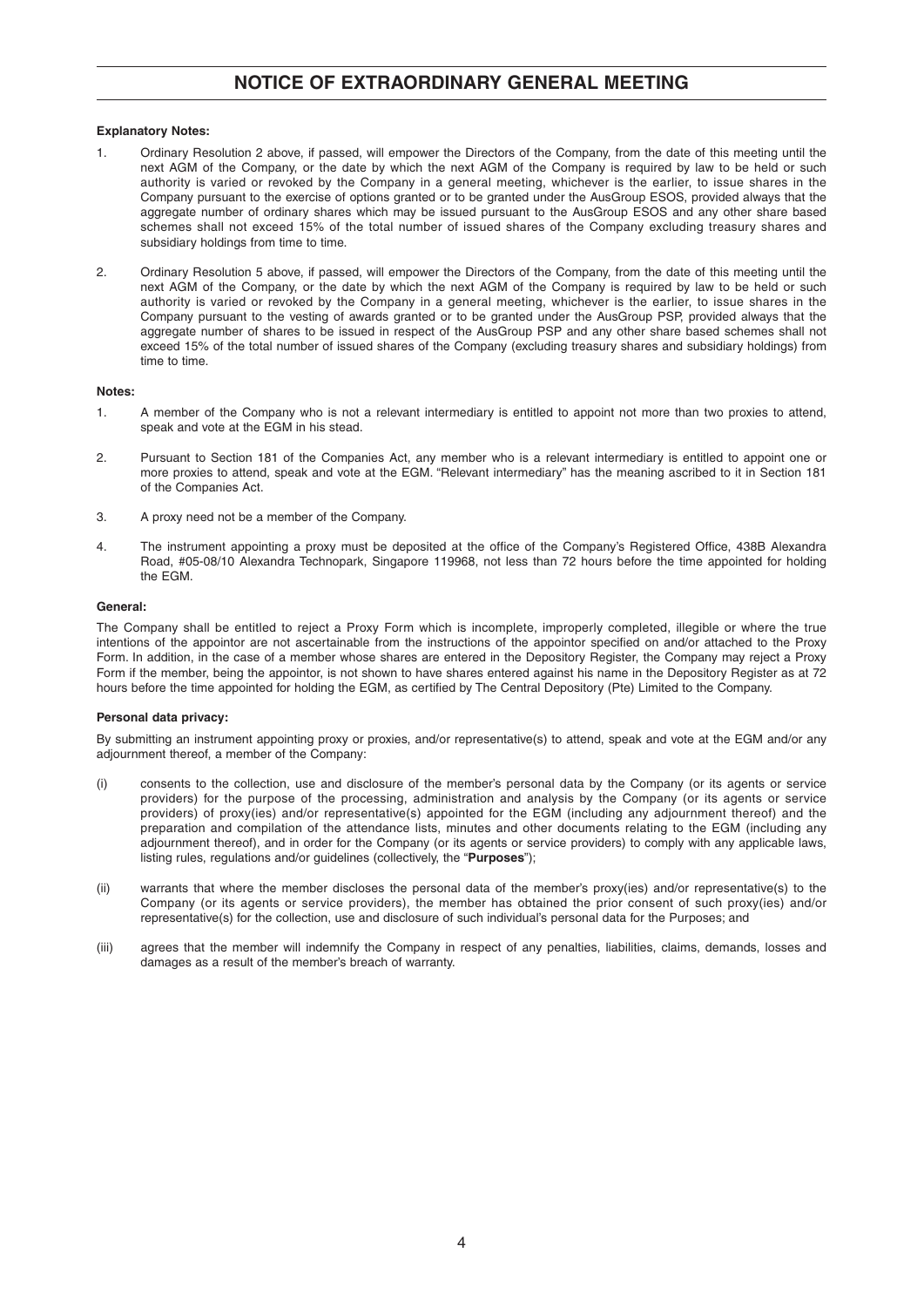# **AUSGROUP LIMITED**

Incorporated in the Republic of Singapore) (Company Registration No. 200413014R)

# **PROXY FORM EXTRAORDINARY GENERAL MEETING**

### **Important notes:**

1. Relevant intermediaries as defined in Section 181 of the Companies Act, Chapter 50 of Singapore may appoint more than two proxies to attend, speak and vote at the Extraordinary General Meeting.

2. An investor who holds shares under the Central Provident Fund Investment Scheme ("CPF Investor") and/or the Supplementary Retirement<br>Scheme ("SRS Investors") (as may be applicable) may attend and cast his vote(s) at the

3. This Proxy Form is not valid for use by CPF/SRS investors and shall be ineffective for all intents and purposes if used or purported to be used by them.

### **Personal Data Privacy**

By submitting an instrument appointing proxy or proxies and/or representative(s), a member of the Company accepts and agrees to the personal<br>data privacy terms set out in the Notice of Extraordinary General Meeting dated 9

(Name) \*NRIC/Passport/Co. Reg. No.

of (address)

being a \*member/members of AUSGROUP LIMITED (the "**Company**"), hereby appoint:

| <b>Name</b> | <b>Address</b> | <b>NRIC/Passport</b><br>No. | <b>Proportion of</b><br><b>Shareholdings</b> |      |
|-------------|----------------|-----------------------------|----------------------------------------------|------|
|             |                |                             | No. of Shares                                | $\%$ |
|             |                |                             |                                              |      |
|             |                |                             |                                              |      |

### \*and/or

| <b>Name</b> | <b>Address</b> | <b>NRIC/Passport</b><br>No. | <b>Proportion of</b><br><b>Shareholdings</b> |  |
|-------------|----------------|-----------------------------|----------------------------------------------|--|
|             |                |                             | No. of Shares                                |  |
|             |                |                             |                                              |  |

as \*my/our proxy/proxies to vote for \*me/us on \*my/our behalf, at the extraordinary general meeting (the "**EGM**") to be held at 438C Alexandra Road, Roof Storey, Function Room, Alexandra Technopark, ATP C (The Hub), Singapore 119976 on 24 October 2019 at 10.15 a.m. and at any adjournment thereof.

\*I/We direct \*my/our proxy/proxies to vote for or against the ordinary resolutions to be proposed at the EGM as indicated hereunder. If no specific direction as to voting is given, the \*proxy/proxies will vote or abstain from voting at \*his/her/their discretion, as \*he/she/they will on any other matter arising at the EGM.

All resolutions put to vote at the EGM shall be decided by way of poll.

| <b>ORDINARY RESOLUTION</b>                                           | No. of votes for** | No. of votes against** |
|----------------------------------------------------------------------|--------------------|------------------------|
| 1. Proposed Adoption of the AusGroup ESOS                            |                    |                        |
| 2. Authority to issue shares under the AusGroup ESOS                 |                    |                        |
| Proposed Grant of Options under AusGroup ESOS at<br>З.<br>a Discount |                    |                        |
| 4. Proposed Adoption of the AusGroup PSP                             |                    |                        |
| 5. Authority to issue shares under the AusGroup PSP                  |                    |                        |

\*Delete accordingly

\*\*

 $\chi$ 

Please indicate the number of votes as appropriate. A tick  $($  $\checkmark)$  or cross  $(X)$  will represent you are exercising all your votes "for" or "against" the relevant resolution.

Dated this \_\_\_\_\_\_\_\_\_\_\_\_\_ day of \_\_\_\_\_\_\_\_\_\_\_\_\_\_\_\_\_\_ 2019

Total Number of Shares held in : CDP Register Register of Members

\*Signature(s) of member(s) or common seal of corporate shareholder **IMPORTANT: PLEASE READ THE NOTES OVERLEAF**